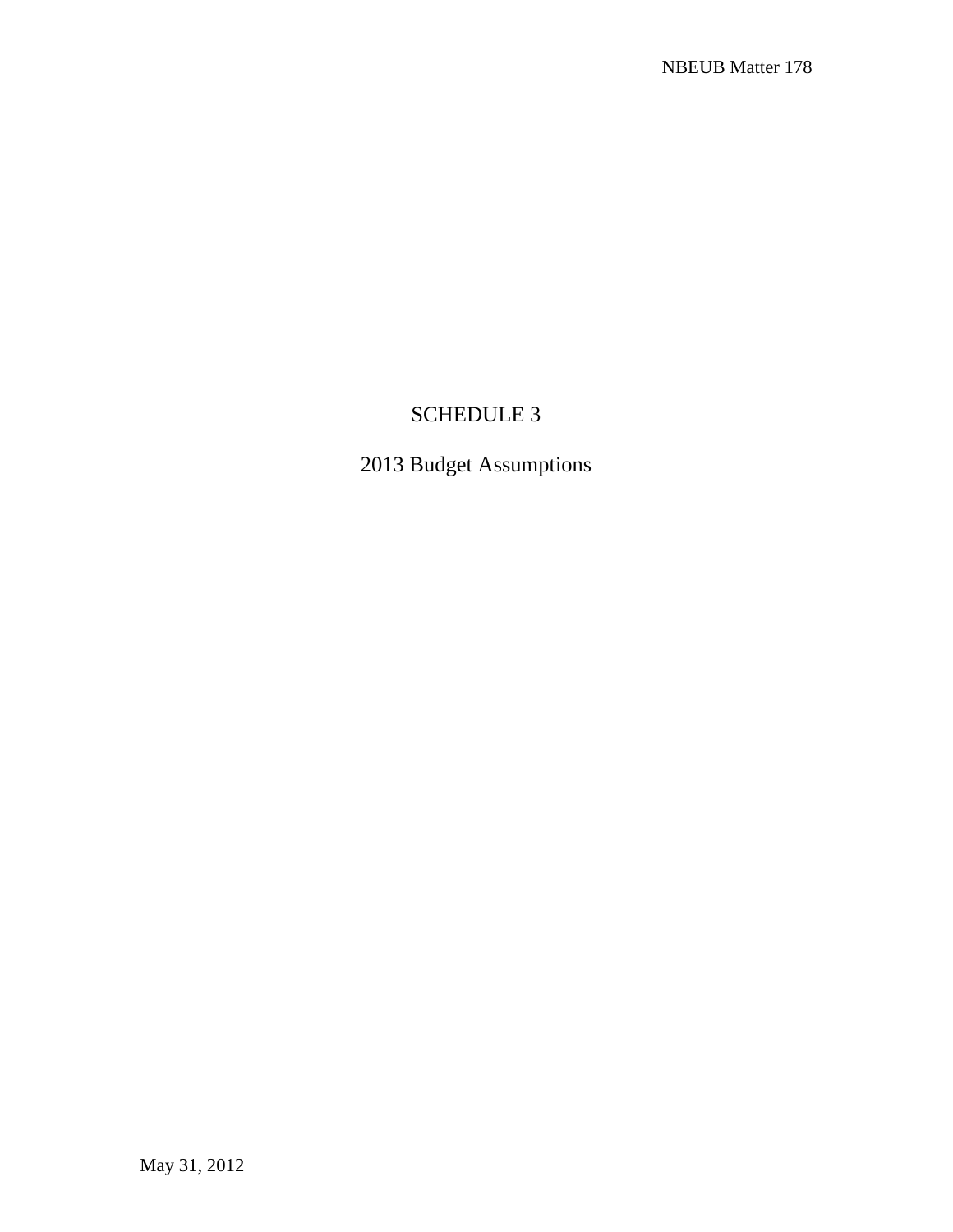## 2013 Budget Assumptions

The following assumptions were used by EGNB in the development of its 2013 Budget:

| <b>Budget Item</b>                                                                                       | <b>Assumption</b>                                                                                     |  |  |  |
|----------------------------------------------------------------------------------------------------------|-------------------------------------------------------------------------------------------------------|--|--|--|
| <b>Major Assumptions</b>                                                                                 |                                                                                                       |  |  |  |
| Cost of Capital<br>ROE of 10.9%, as approved by the Board in Cost of Capital proceeding (NBEUB 2010-003) |                                                                                                       |  |  |  |
|                                                                                                          | 55/45 debt/equity ratio.                                                                              |  |  |  |
|                                                                                                          | Cost of debt maintained at Enbridge Inc. cost of borrowing plus 1%                                    |  |  |  |
| Inflation                                                                                                | Cost of living increase of 2.2% applied to salaries only                                              |  |  |  |
| Property, Plant & Equipment                                                                              |                                                                                                       |  |  |  |
| <b>Computer Hardware</b>                                                                                 | Detailed review of requirements, scheduled replacements and upgrades                                  |  |  |  |
| <b>Computer Software</b>                                                                                 | Detailed review of requirements and upgrades                                                          |  |  |  |
| Tools and Work                                                                                           | Detailed review of requirements, scheduled replacements and improvements                              |  |  |  |
| Equipment                                                                                                |                                                                                                       |  |  |  |
| <b>Office Furniture and</b>                                                                              | Detailed review of requirements and scheduled equipment replacements                                  |  |  |  |
| Equipment                                                                                                |                                                                                                       |  |  |  |
| Transportation                                                                                           | Detailed review of requirements and scheduled replacements                                            |  |  |  |
| Equipment                                                                                                |                                                                                                       |  |  |  |
| Communications                                                                                           | Detailed review of requirements and scheduled replacements                                            |  |  |  |
| Equipment                                                                                                |                                                                                                       |  |  |  |
| Leasehold                                                                                                | Detailed review of requirements, scheduled replacements and improvements                              |  |  |  |
| Improvements                                                                                             |                                                                                                       |  |  |  |
| Land                                                                                                     | No incremental land acquisitions                                                                      |  |  |  |
| <b>Distribution Mains</b>                                                                                | Based on anticipated new mains to support attachments not on main in the communities currently served |  |  |  |
|                                                                                                          | at forecast costs, with allowance for main relocations and sewer conflict resolution                  |  |  |  |
| <b>Street Services</b>                                                                                   | Based on anticipated attachments at forecast unit rates                                               |  |  |  |
| <b>Meters and Regulators</b>                                                                             | Based on anticipated attachments at forecast unit rates                                               |  |  |  |
| <b>Stations</b>                                                                                          | Based on historic station costs and anticipated station(s)                                            |  |  |  |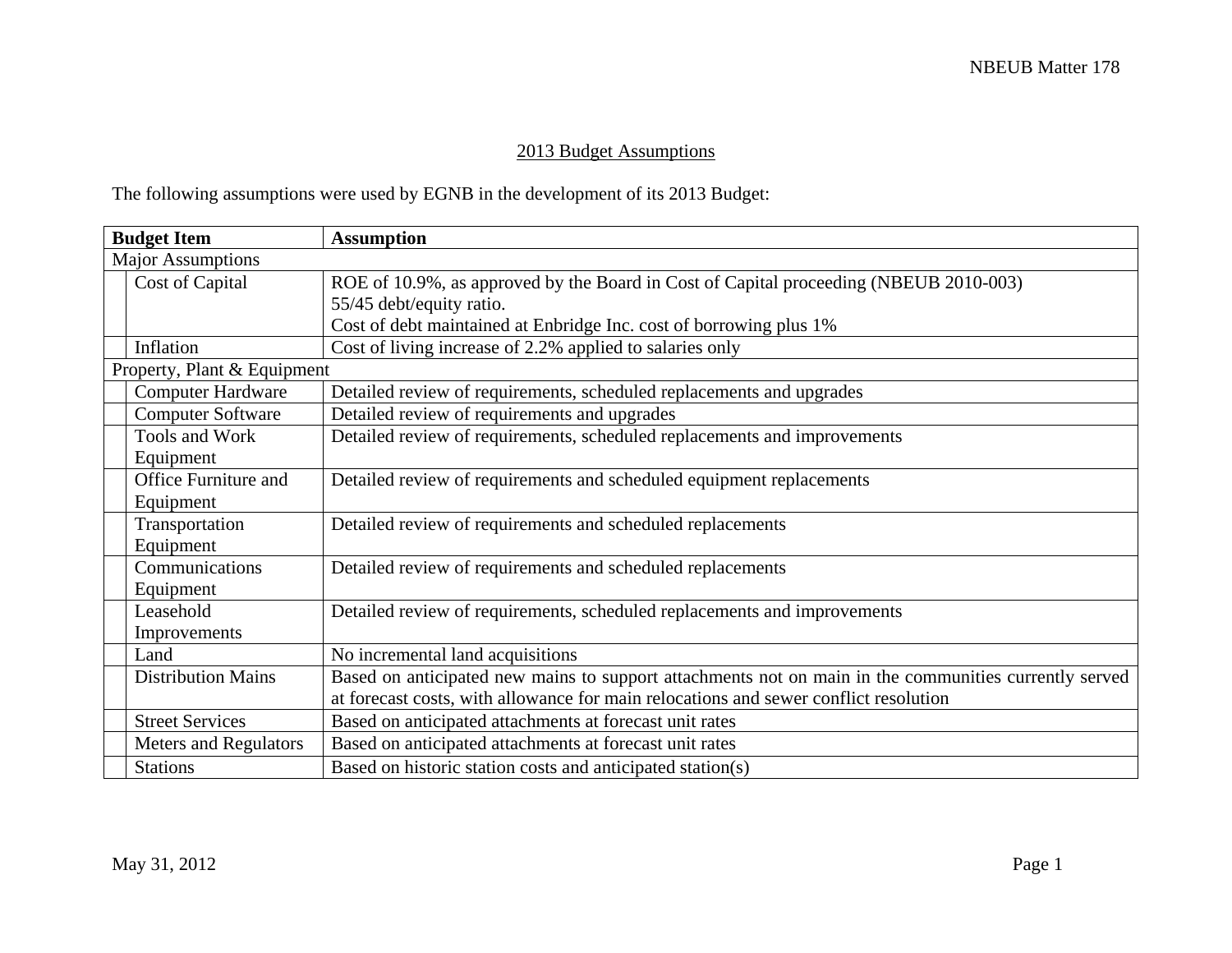|                                  | <b>Budget Item</b>          | <b>Assumption</b>                                                                                         |
|----------------------------------|-----------------------------|-----------------------------------------------------------------------------------------------------------|
|                                  | Accumulated                 | Based on Board approved amortization rates                                                                |
|                                  | Amortization                |                                                                                                           |
|                                  | Net Book Value              | <b>Cost less Accumulated Amortization</b>                                                                 |
|                                  | <b>Construction Work in</b> | There will be the same value of work in progress open at the end of 2013 as there was at the beginning of |
|                                  | Progress                    | 2013                                                                                                      |
|                                  | <b>Deferred Charges</b>     |                                                                                                           |
|                                  | Deferred Development        | Deferred Development Costs less amortization at Board approved rate. No additions.                        |
|                                  | Costs - Net                 |                                                                                                           |
|                                  | Development O&M             | There are no new forecast additions to Development O&M in 2013. Net change to Development O&M             |
|                                  | Capitalized Costs - Net     | resulting from amortization at Board approved rate                                                        |
|                                  | <b>Regulatory Deferral</b>  | 2011 Actual Year End balance which EGNB is seeking approval from the Board. The Regulatory                |
|                                  |                             | Deferral Account has been excluded from rate base for purposes of calculating return in accordance with   |
|                                  |                             | the 2012 legislative changes to the Gas Distribution Act, 1999.                                           |
| <b>Short Term Investments</b>    |                             | Maritimes & Northeast Pipeline Firm Service Agreement security deposit remains constant                   |
| <b>Non-Ratebase Assets</b>       |                             |                                                                                                           |
|                                  | Cash, & Short Term          | Estimated cash requirements based on an assessment of cash flow items                                     |
|                                  | Investments                 |                                                                                                           |
|                                  | <b>Accounts Receivable</b>  | 30 days to receive cash for Distribution Revenue, Gas Sales and ABC, monthly forecast data relied upon    |
|                                  | Inventory                   | No significant changes in level of inventory forecasted                                                   |
|                                  | <b>Partners Equity</b>      | Assumed equity levels are forecasted to average approximately 45% for the year                            |
|                                  | Long-term Advances from     | Budget assumes outstanding promissory notes at the end of 2012 with no retirements and no new notes       |
| <b>Associates and Affiliates</b> |                             | being issued                                                                                              |
|                                  | Non-Ratebase Liabilities    |                                                                                                           |
|                                  | <b>Short Term</b>           | Estimated short term borrowing position at year end to manage cash flow                                   |
|                                  | Indebtedness                |                                                                                                           |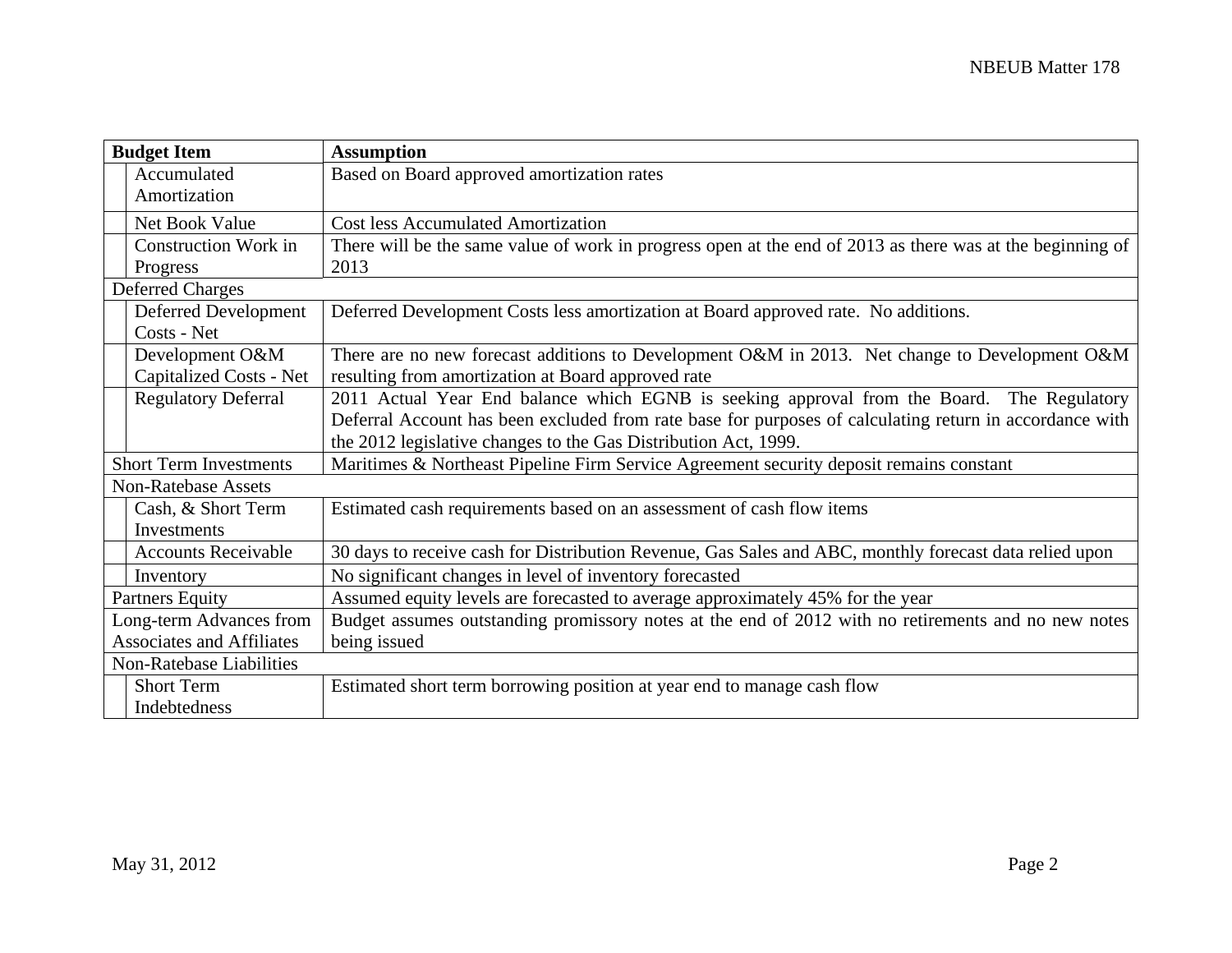|                          | <b>Budget Item</b>       | <b>Assumption</b>                                                                                         |  |  |  |  |  |
|--------------------------|--------------------------|-----------------------------------------------------------------------------------------------------------|--|--|--|--|--|
|                          | <b>Accounts Payable</b>  | 30 days for payment on obligations related to:                                                            |  |  |  |  |  |
|                          |                          | - 78% of O&M expenses excluding salary and benefits                                                       |  |  |  |  |  |
|                          |                          | - property tax                                                                                            |  |  |  |  |  |
|                          |                          | - firm service agreement                                                                                  |  |  |  |  |  |
|                          |                          | - natural gas costs                                                                                       |  |  |  |  |  |
|                          |                          | - installation and service activities                                                                     |  |  |  |  |  |
|                          |                          | 60 days for payment on obligations related to:                                                            |  |  |  |  |  |
|                          |                          | - 22% of O&M expenses excluding salaries and benefits                                                     |  |  |  |  |  |
|                          |                          | - 100% of salary and benefits                                                                             |  |  |  |  |  |
|                          |                          | - services, meters and stations                                                                           |  |  |  |  |  |
|                          |                          | - work in progress from property, plant and equipment                                                     |  |  |  |  |  |
|                          |                          | - general plant                                                                                           |  |  |  |  |  |
|                          | Long Term Deferred       | Forecast year end balance for 2012 assumed to remain constant in 2013                                     |  |  |  |  |  |
|                          | Post Employment          |                                                                                                           |  |  |  |  |  |
|                          | Liabilities              |                                                                                                           |  |  |  |  |  |
| <b>Average Rate Base</b> |                          | Forecast timing of additions for 2013 and the exclusion of the Regulatory Deferral Account as part of the |  |  |  |  |  |
|                          |                          | regulated assets                                                                                          |  |  |  |  |  |
|                          | <b>Capital Structure</b> | Managing of debt/equity ratio to Board approved 55/45 structure during 2013                               |  |  |  |  |  |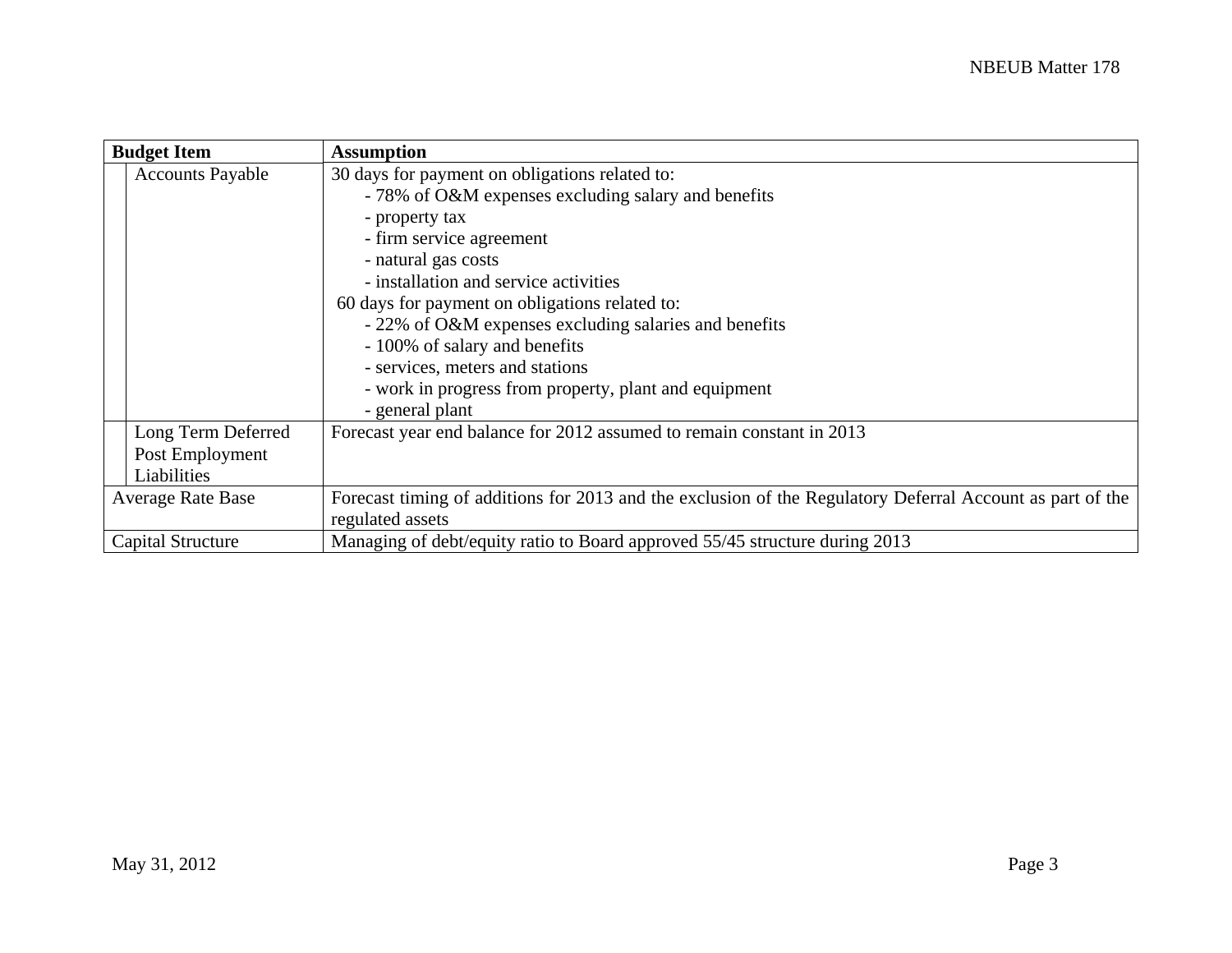| <b>Budget Item</b>          | <b>Assumption</b>                                                                                                                                                                                                                                                                                                                 |                                             |                                                                             |                                                                |                                                                     |                                                                   |                                                             |                                                   |                                                                                |                                                     |                                             |                                        |                                                                       |                                                       |
|-----------------------------|-----------------------------------------------------------------------------------------------------------------------------------------------------------------------------------------------------------------------------------------------------------------------------------------------------------------------------------|---------------------------------------------|-----------------------------------------------------------------------------|----------------------------------------------------------------|---------------------------------------------------------------------|-------------------------------------------------------------------|-------------------------------------------------------------|---------------------------------------------------|--------------------------------------------------------------------------------|-----------------------------------------------------|---------------------------------------------|----------------------------------------|-----------------------------------------------------------------------|-------------------------------------------------------|
| <b>Operating Revenue</b>    |                                                                                                                                                                                                                                                                                                                                   |                                             |                                                                             |                                                                |                                                                     |                                                                   |                                                             |                                                   |                                                                                |                                                     |                                             |                                        |                                                                       |                                                       |
| <b>Cumulative Customers</b> | Forecast consists of total forecast customers to the end of 2012 (based on April 2012 actual results and<br>additions forecast for balance of 2012) plus additions forecast minus lost customers forecast for 2013, as<br>shown below, based on a review of historic attachment rates and assessment of current market potential. |                                             |                                                                             |                                                                |                                                                     |                                                                   |                                                             |                                                   |                                                                                |                                                     |                                             |                                        |                                                                       |                                                       |
|                             |                                                                                                                                                                                                                                                                                                                                   |                                             |                                                                             |                                                                |                                                                     | 2013 Forecast Customer Additions (net)                            |                                                             |                                                   |                                                                                |                                                     |                                             |                                        |                                                                       |                                                       |
|                             | <b>Customer Additions (net)</b><br>Small General<br><b>Mid General</b><br>Large General<br><b>Contract General</b><br><b>Industrial Contract General</b><br><b>OPS</b><br>Total<br>New Customers<br>Small General<br><b>Mid General</b>                                                                                           | Jan<br>10<br>5<br>1<br>16<br>Jan<br>15<br>6 | Feb<br>6<br>$\sqrt{2}$<br>$\overline{2}$<br>10<br>Feb<br>11<br>$\mathbf{3}$ | Mar<br>8<br>$\overline{1}$<br>9<br>Mar<br>13<br>$\overline{2}$ | Apr<br>(1)<br>(1)<br>$\overline{(2)}$<br>Apr<br>5<br>$\overline{1}$ | May<br>10<br>(1)<br>9<br>May<br>15<br>$\mathcal{L}^{\mathcal{A}}$ | Jun<br>11<br>$\mathbf 1$<br>13<br>Jun<br>18<br>$\mathbf{3}$ | Jul<br>6<br>(1)<br>5<br>Jul<br>11<br>$\mathbf{1}$ | Aug<br>18<br>$\sqrt{2}$<br>$\overline{2}$<br>22<br>Aug<br>24<br>$\overline{4}$ | Sep<br>19<br>$\overline{4}$<br>23<br>Sep<br>24<br>5 | Oct<br>38<br>7<br>3<br>48<br>Oct<br>43<br>8 | Nov<br>36<br>7<br>44<br>Nov<br>40<br>8 | Dec<br>35<br>1<br>$\overline{2}$<br>38<br>Dec<br>39<br>$\overline{c}$ | Total<br>196<br>28<br>11<br>235<br>Total<br>258<br>43 |
|                             | Large General<br><b>Contract General</b><br><b>Industrial Contract General</b><br><b>OPS</b>                                                                                                                                                                                                                                      | 1                                           | $\overline{2}$                                                              |                                                                |                                                                     | 1                                                                 |                                                             |                                                   | $\overline{2}$                                                                 | $\mathbf{1}$                                        | 3                                           | $\overline{1}$                         | $\overline{c}$                                                        | 14                                                    |
|                             | Total<br><b>Lost Customers</b><br><b>Small General</b><br><b>Mid General</b><br>Large General<br><b>Contract General</b><br>Industrial Contract General<br><b>OPS</b><br>Total                                                                                                                                                    | 22<br>Jan<br>(5)<br>(1)<br>(6)              | 16<br>Feb<br>(5)<br>(1)<br>(6)                                              | 15<br>Mar<br>(5)<br>(1)<br>(6)                                 | 6<br>Apr<br>(6)<br>(2)<br>(8)                                       | 16<br>May<br>(5)<br>(1)<br>(1)<br>(7)                             | 22<br>Jun<br>(7)<br>(2)<br>(9)                              | 12<br>Jul<br>(5)<br>(1)<br>(1)<br>(7)             | 30<br>Aug<br>(6)<br>(2)<br>(8)                                                 | 30<br>Sep<br>(5)<br>(1)<br>(1)<br>(7)               | 54<br>Oct<br>(5)<br>(1)<br>(6)              | 49<br>Nov<br>(4)<br>(1)<br>(5)         | 43<br>Dec<br>(4)<br>(1)<br>(5)                                        | 315<br>Total<br>(62)<br>(15)<br>(3)<br>(80)           |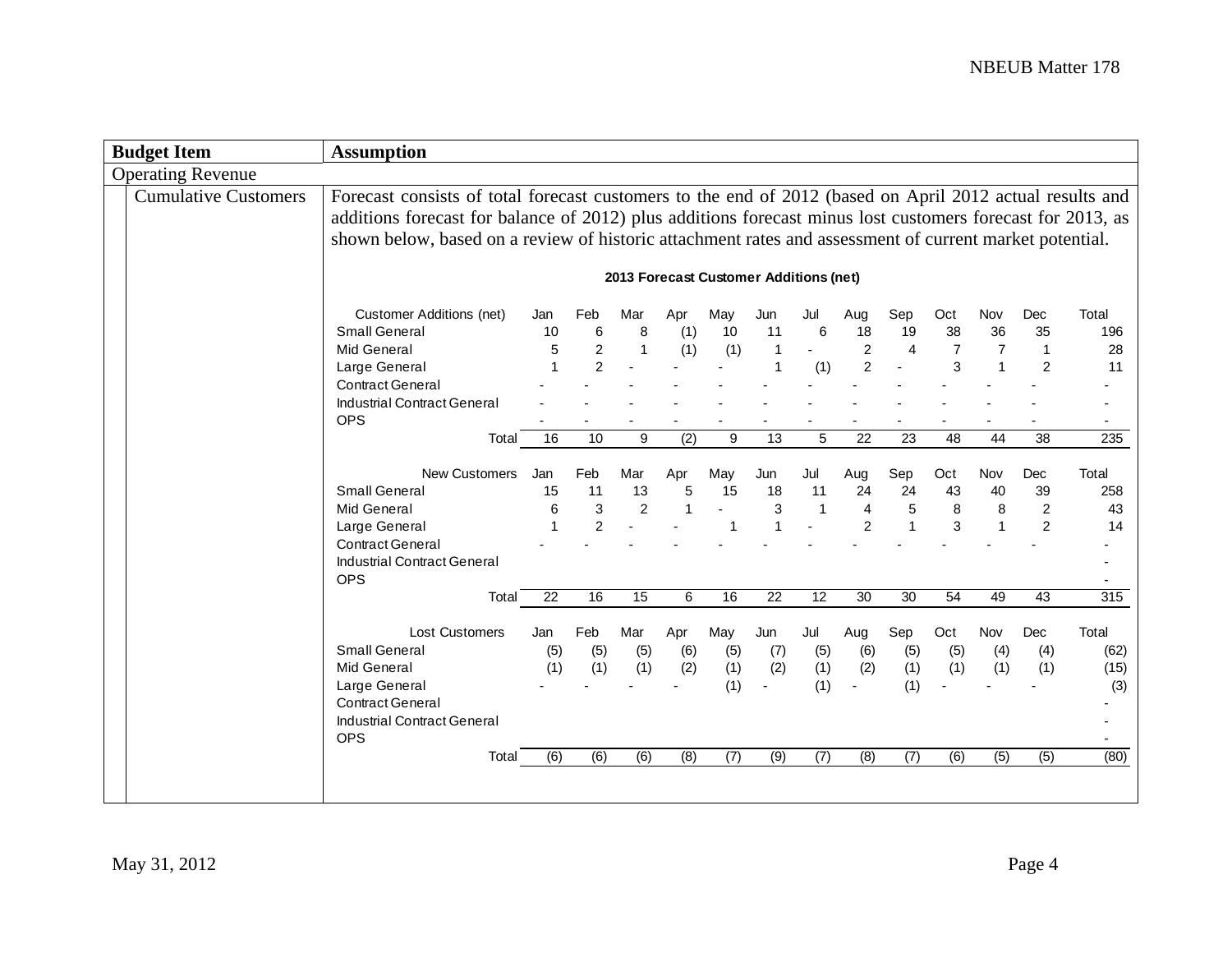| <b>Budget Item</b> | <b>Assumption</b>                                                                                                                                                                                                                                                                                                                                                                                                                                                                                                                                                                                                                                                                                                                                                                                                                                                                                                                                                                                                                                                                                                                                                                                                                                                                            |  |  |  |  |  |
|--------------------|----------------------------------------------------------------------------------------------------------------------------------------------------------------------------------------------------------------------------------------------------------------------------------------------------------------------------------------------------------------------------------------------------------------------------------------------------------------------------------------------------------------------------------------------------------------------------------------------------------------------------------------------------------------------------------------------------------------------------------------------------------------------------------------------------------------------------------------------------------------------------------------------------------------------------------------------------------------------------------------------------------------------------------------------------------------------------------------------------------------------------------------------------------------------------------------------------------------------------------------------------------------------------------------------|--|--|--|--|--|
|                    | Methodology and Underlying Assumptions of the Net Lost Customer Process<br>"Lost Customer": A customer that is no longer consuming gas and has received a final bill.<br>"Recovered Customer": A "Lost Customer" that has been recovered and is now consuming gas.<br>"Maintained Customer": A customer with no change to their status within the specified period.<br>Customer counts by class are reviewed on a monthly basis and are categorized as 1) New Attachment, 2)<br>Maintained Customers, and 3) Lost Customers net of Recovered Customers.<br>EGNB accounts for "Net Lost Customers" in budgets and forecasts, by adding together the Lost Customer<br>forecast and Recovered Customer forecast.<br>Both the Lost Customer forecast and the Recovered Customer forecast are determined using historical<br>data averages by rate class.                                                                                                                                                                                                                                                                                                                                                                                                                                         |  |  |  |  |  |
| Throughput         | Existing Customers: The throughput forecast for existing customers is developed based on historic<br>consumption for each customer, adjusted for normal weather.<br>New Customers: The throughput for new customers is developed based on expected consumption for<br>each customer that is forecasted to be attached based on a standard profile and the time of year that they<br>are forecast to be attached. For new Industrial customers (CGS, ICGS, OPS), throughput forecast is based<br>on specific customer information provided at time of customer signing.<br>Annual<br><b>Regulated Rate Class</b><br>Feb<br>Nov<br>Dec<br>Mar<br>May<br>Jun<br>Jul<br>Aug<br>Sep<br>Oct<br>Volume<br>Jan<br>Apr<br>Small General (maps to residential electric)<br>64<br>12<br>10<br>10<br>6<br>3<br>$\overline{1}$<br>5<br>8<br>3<br>Small General (maps to residential oil)<br>3<br>12<br>11<br>9<br>75<br>14<br>8<br>3<br>6<br>5<br>$\overline{4}$<br>$\overline{4}$<br>6<br>15<br>$\overline{4}$<br>13<br>Small General (maps to small commercial)<br>36<br>30<br>23<br>188<br>39<br>73<br>92<br>86<br>49<br>43<br>18<br>18<br>18<br>31<br>49<br>612<br>Mid General<br>116<br>18<br>97<br>97<br>97<br>97<br>451<br>258<br>225<br>161<br>258<br>419<br>3,220<br>Large General<br>580<br>483 |  |  |  |  |  |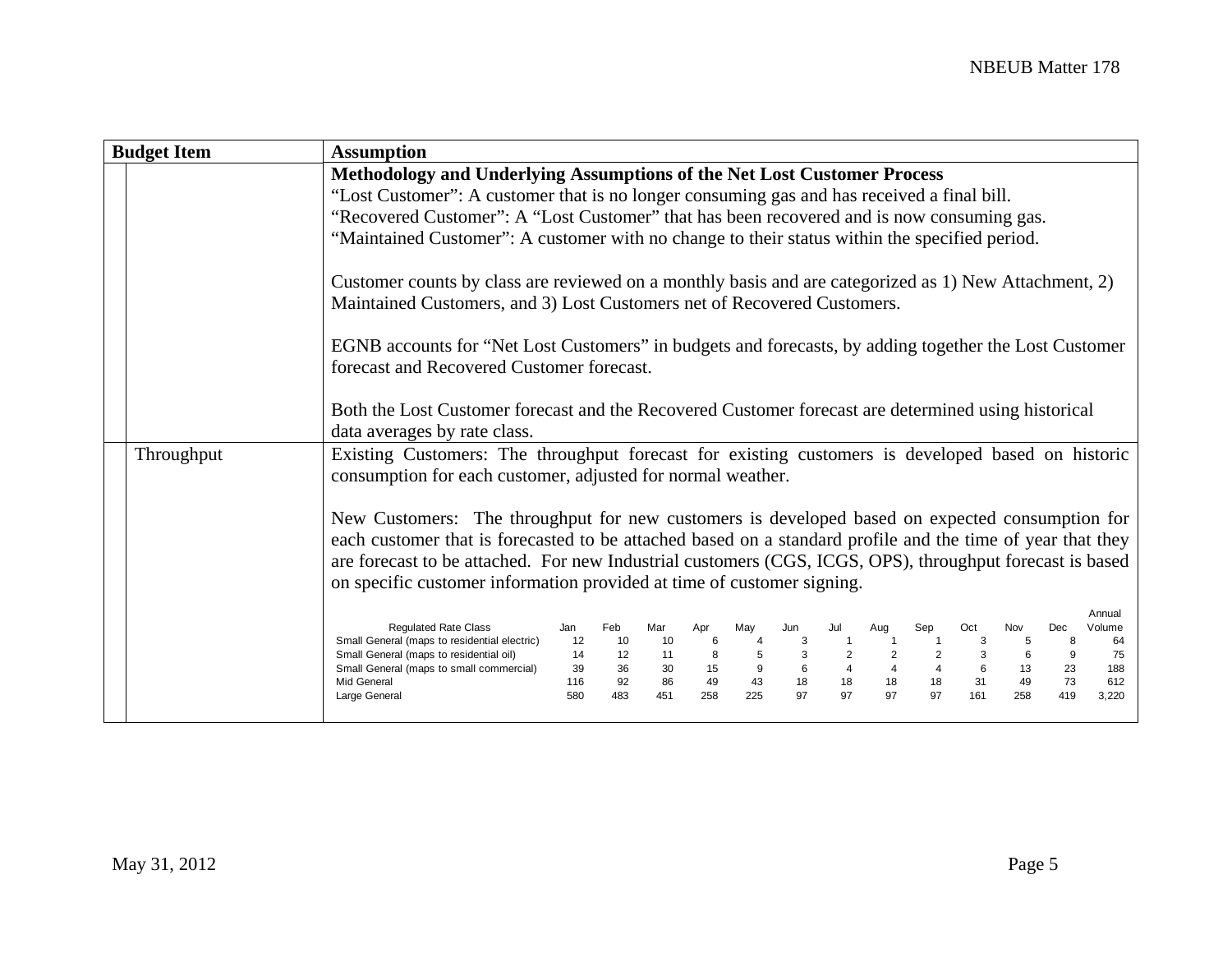| <b>Budget Item</b>          | <b>Assumption</b>                                                                                             |  |  |  |  |  |
|-----------------------------|---------------------------------------------------------------------------------------------------------------|--|--|--|--|--|
| Rates                       | EGNB has used the distribution rates in accordance with the requirements prescribed in Bill 18 and the        |  |  |  |  |  |
|                             | Regulation. The 2013 COS study indicates that the distribution rates for the Small General Service class      |  |  |  |  |  |
|                             | far exceed the market based rates calculated for the SGSR and the SGSC therefore the SGSR market base         |  |  |  |  |  |
|                             | rate has been used. The Cost of Service distribution rates using the 1.2:1 ratio have been used for all other |  |  |  |  |  |
|                             | regulated rate classes.                                                                                       |  |  |  |  |  |
| <b>Distribution Revenue</b> | Assumed throughput * assumed rates                                                                            |  |  |  |  |  |
| <b>ABC</b> Revenue          | Number of ABC and AB customers plus capture of new additions based on historic data times existing            |  |  |  |  |  |
|                             | budget rates                                                                                                  |  |  |  |  |  |
| <b>Other Miscellaneous</b>  | 0.2% interest on Maritimes & Northeast Pipeline Firm Service Agreement security deposit                       |  |  |  |  |  |
| Revenue                     |                                                                                                               |  |  |  |  |  |
| Allowance for Funds Used    | Based on 25% of CWIP eligible for allowance for funds used during construction ("AFUDC") times the            |  |  |  |  |  |
| During Construction         | weighted average cost of capital ("WACC")                                                                     |  |  |  |  |  |
| Service and Inspection      |                                                                                                               |  |  |  |  |  |
| Revenue                     | Based on anticipated service work to be performed by EGNB                                                     |  |  |  |  |  |
| Cost of Goods Sold          | Service cost of goods sold ("COGS") based on the percentage of revenue from historic experience               |  |  |  |  |  |
| Operating expenses          |                                                                                                               |  |  |  |  |  |
| Operating and               | Based on input by department managers for 2013                                                                |  |  |  |  |  |
| Maintenance Expenses        |                                                                                                               |  |  |  |  |  |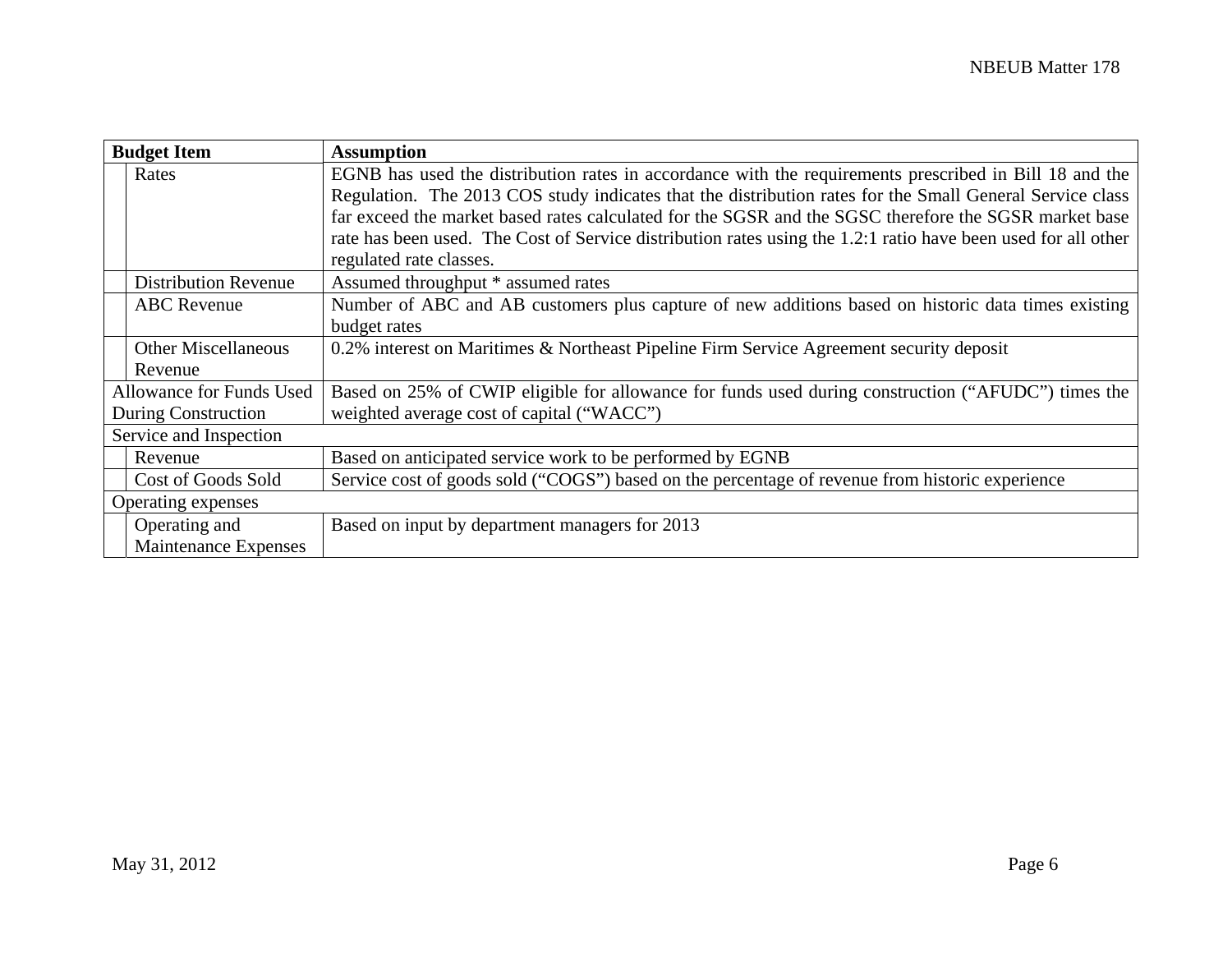| <b>Budget Item</b>        | <b>Assumption</b>                                                                |                                                                                                        |  |  |  |  |
|---------------------------|----------------------------------------------------------------------------------|--------------------------------------------------------------------------------------------------------|--|--|--|--|
| Capitalized to Property,  | O&M budget capitalized based on the following percentage assumptions:            |                                                                                                        |  |  |  |  |
| Plant and Equipment       |                                                                                  | 2013                                                                                                   |  |  |  |  |
|                           | Corporate management                                                             | 44.80%                                                                                                 |  |  |  |  |
|                           | Corporate administration                                                         |                                                                                                        |  |  |  |  |
|                           | Financial reporting                                                              | 47.00%                                                                                                 |  |  |  |  |
|                           | Information technology                                                           | 27.10%                                                                                                 |  |  |  |  |
|                           | Regulatory                                                                       | 0.00%                                                                                                  |  |  |  |  |
|                           | Sales & Marketing                                                                |                                                                                                        |  |  |  |  |
|                           | Sales                                                                            | 37.50%                                                                                                 |  |  |  |  |
|                           | Marketing                                                                        | 8.70%                                                                                                  |  |  |  |  |
|                           | Incentives                                                                       | 96.80%                                                                                                 |  |  |  |  |
|                           | Distribution & maintenance                                                       |                                                                                                        |  |  |  |  |
|                           | Operations                                                                       | 26.98%                                                                                                 |  |  |  |  |
|                           | Service & Inspection                                                             | 43.00%                                                                                                 |  |  |  |  |
|                           | Customer care                                                                    | 0.80%                                                                                                  |  |  |  |  |
|                           | Human resources                                                                  | 32.90%                                                                                                 |  |  |  |  |
|                           | Gas transportation and related activities                                        | 0.00%                                                                                                  |  |  |  |  |
|                           |                                                                                  |                                                                                                        |  |  |  |  |
|                           |                                                                                  | In 2012, capitalization of industry development O&M expenses to Development O&M had been               |  |  |  |  |
|                           |                                                                                  | eliminated. Incentives, previously capitalized to Development O&M, are now being partially capitalized |  |  |  |  |
|                           | (96.80%) to Property, Plant & Equipment.                                         |                                                                                                        |  |  |  |  |
|                           |                                                                                  |                                                                                                        |  |  |  |  |
| Bad debt expense          | 0.4% of yearly Distribution Revenue, Installation Revenue, and Gas Sales Revenue |                                                                                                        |  |  |  |  |
| Amortization of Property, | Based on Board approved amortization rates                                       |                                                                                                        |  |  |  |  |
| Plant and Equipment       |                                                                                  |                                                                                                        |  |  |  |  |
| Municipal and Other       | Existing tax rates applied to existing tax base plus additions                   |                                                                                                        |  |  |  |  |
| Taxes                     |                                                                                  |                                                                                                        |  |  |  |  |